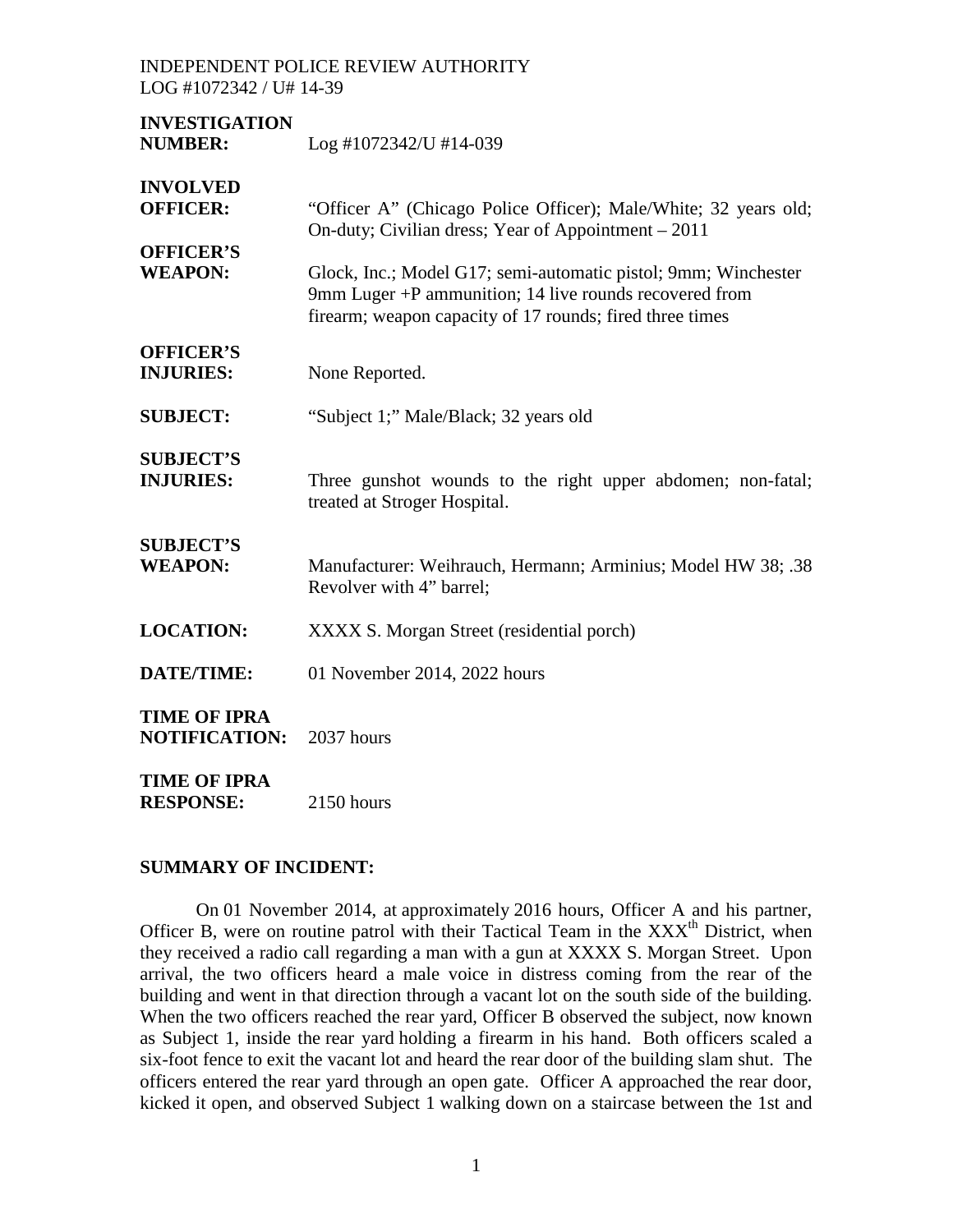2nd floor. The officers observed Subject 1 holding a firearm with a white cloth wrapped around the hand with the firearm. When the officers ordered Subject 1 to drop the firearm, he complied by laying the firearm at his feet where he stood on the first-floor landing. The officers repeated verbal commands directing Subject 1 to turn around and away from the firearm. The officers observed Subject 1 rocking his body back and forth for several seconds. Subject 1 then bent over and reached down toward the firearm. Officer A, in fear for his safety as well as that of Officer B, discharged his firearm three times, striking Subject 1 in the abdomen. Subject 1 then moved backward on the landing as Officer A took him to the ground and attempted to handcuff him. Officer C #XXXX and his partner, Officer D #XXXX, who had also responded to the call, entered the enclosed porch through the rear door. Officer C assisted Officer A in handcuffing Subject 1, who was still struggling, while Officer D recovered the firearm from the landing. Subject 1 was transported to Stroger Hospital via Ambulance #36.

#### **INVESTIGATION:**

**The IPRA Preliminary Report** essentially provided the same information as reported in the Introduction section of this report. (Att. #4)

**Attempts to Contact** the subject, **Subject 1**, by letter and personal visits were unsuccessful. (Att. #'s 12, 15, 53, 71, 74, 81, 92)

**Attempts to Contact** Civilian 1 and Civilian 2, Subject 1's parents who resided on the second floor, by letters and personal visit were unsuccessful. (Att. #'s 53, 74, 81, 88)

In a **To/From Report**, the Reporting Investigator indicated that he spoke via telephone to **Witness 1**, who resided on the first-floor apartment. Witness 1 stated that she had already provided a statement to the detectives and did not wish to be involved any further. (Att. #83)

In a **To/From Report**, the Reporting Investigator indicated that he spoke via telephone to **Civilian 3**, who resided in the basement apartment. Civilian 3 stated that he and his wife, **Civilian 4**, did not observe the officer-involved shooting, but heard about four quick shots fired coming from the alley. Civilian 3 added that they did not hear anything prior to the shots fired and only exited their apartment later when the police had arrived. Civilian 3 was told by his upstairs neighbors that their son was "drunk" and had a gun, and was shot by the police in the back porch. (Att. #85)

A **canvass** was conducted by IPRA Investigators in an attempt to locate additional witnesses and/or evidence. The canvass did not yield any witnesses or additional information. (Att. #10)

According to **Department Reports under RD# XXXXXXXX, including the Arrest Report, Original Case Incident Report and Detective Supplementary**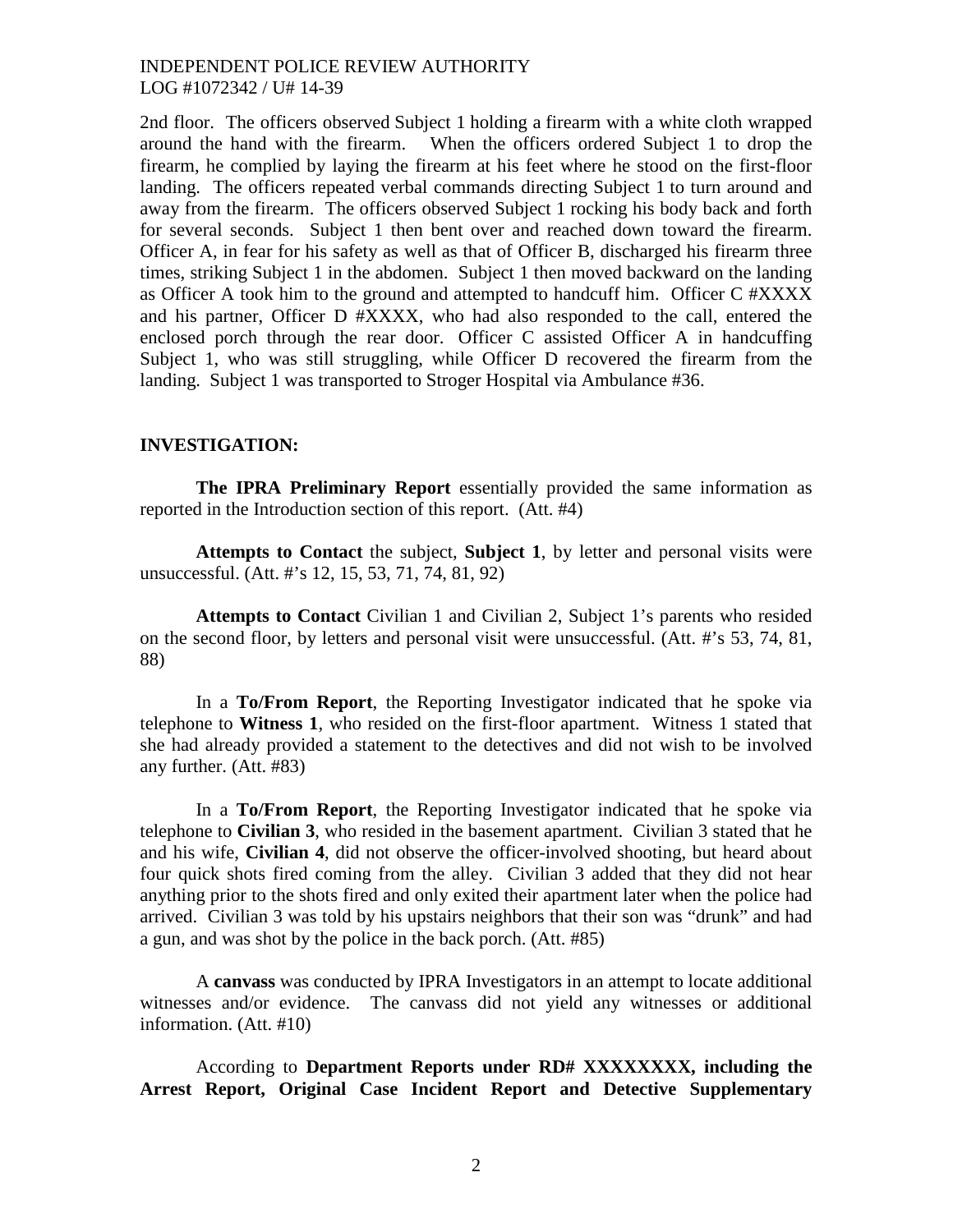**Reports,** Subject 1 was arrested on 01 November 2014, at 2020 hours, at XXXX S. Morgan Street, and charged with two counts of Aggravated Assault with a firearm. The arresting officers were Officers A and B, who responded to a person with a gun call at the above location. Upon arrival, Officer B observed Subject 1 standing in the rear yard holding a dark-colored handgun. The officers ordered Subject 1 to drop the weapon and Subject 1 complied. Subject 1 then attempted to grab the firearm from the floor of the rear porch. Fearing for his life and his partner's life, Officer A discharged his firearm, striking Subject 1. The officers then placed Subject 1 in custody. Officer D, an assisting officer, recovered Subject 1's firearm and turned it over to the crime lab. Subject 1 was then transported to Stroger Hospital for treatment. Subject 1 was charged with two counts of aggravated assault on an officer with a firearm.

Witness 1 stated that she heard someone kicking at the door out back and heard a male voice yell out, "It's going to go down tonight, motherfuckers!." Witness 1 recognized the voice to be that of her upstairs neighbors' son, now known as Subject 1. Witness 1 then heard one shot fired and she dropped to the floor to take cover. Witness 1 called 911 and while she was on the telephone with the operator, she heard three additional gun shots fired. A few minutes later, Witness 1 heard someone on her back porchand heard a male voice<sup>1</sup> yell out, "Stop, put the gun down!" Witness 1 then heard Subject 1 yell out, "It's gonna go down tonight, motherfuckers!" The male voice told Subject 1, "Put the gun down!" Witness 1 then heard three gun shots, followed by scuffling on her back porch. Witness 1 stated that she did not observe any part of the incident and that she remained inside her apartment during the entire incident.

On 02 November 2014, at approximately 2320 hours, at Stroger Hospital, Subject 1 provided a statement to the responding detective, in which he stated that he was in the back of the building at XXXX S. Morgan, smoking marijuana laced with PCP Subject 1 was armed with a revolver that he had purchased two years earlier. Subject 1 stated that he had an ongoing "beef" with "Bingo," a local drug dealer. According to Subject 1, that evening, two of Bingo's associates entered the backyard and fired gunshots at him. In response, Subject 1 yelled out, "Let's get this done tonight," and fired all six rounds in his gun. When the police arrived, Subject 1 was on the back porch. According to the detective summary, Subject 1 admitted that, when the police officers told him to drop his gun, he ignored them because he was angry. Subject 1 stated that he had his gun in his hand when the police shot him and that he should have dropped it when the police told him to. (Att. #'s 14, 18, 54, 67-69)

According to the **Tactical Response Report (TRR)** completed by **Officer A**, Subject 1 did not follow verbal direction, stiffened, pulled away and used force likely to cause death or great bodily harm by attempting to grab his firearm, a .38 caliber black revolver. Officer A responded with member presence, verbal commands, and the discharge of his firearm. Officer A discharged his firearm three times from a distance of 5 to 10 feet. In addition, Officer A employed wristlock, armbar and take down/emergency techniques to place Subject 1 into custody. (Att. #6)

<span id="page-2-0"></span> $1$  Witness 1 attributed the voice to someone she believed to be Caucasian.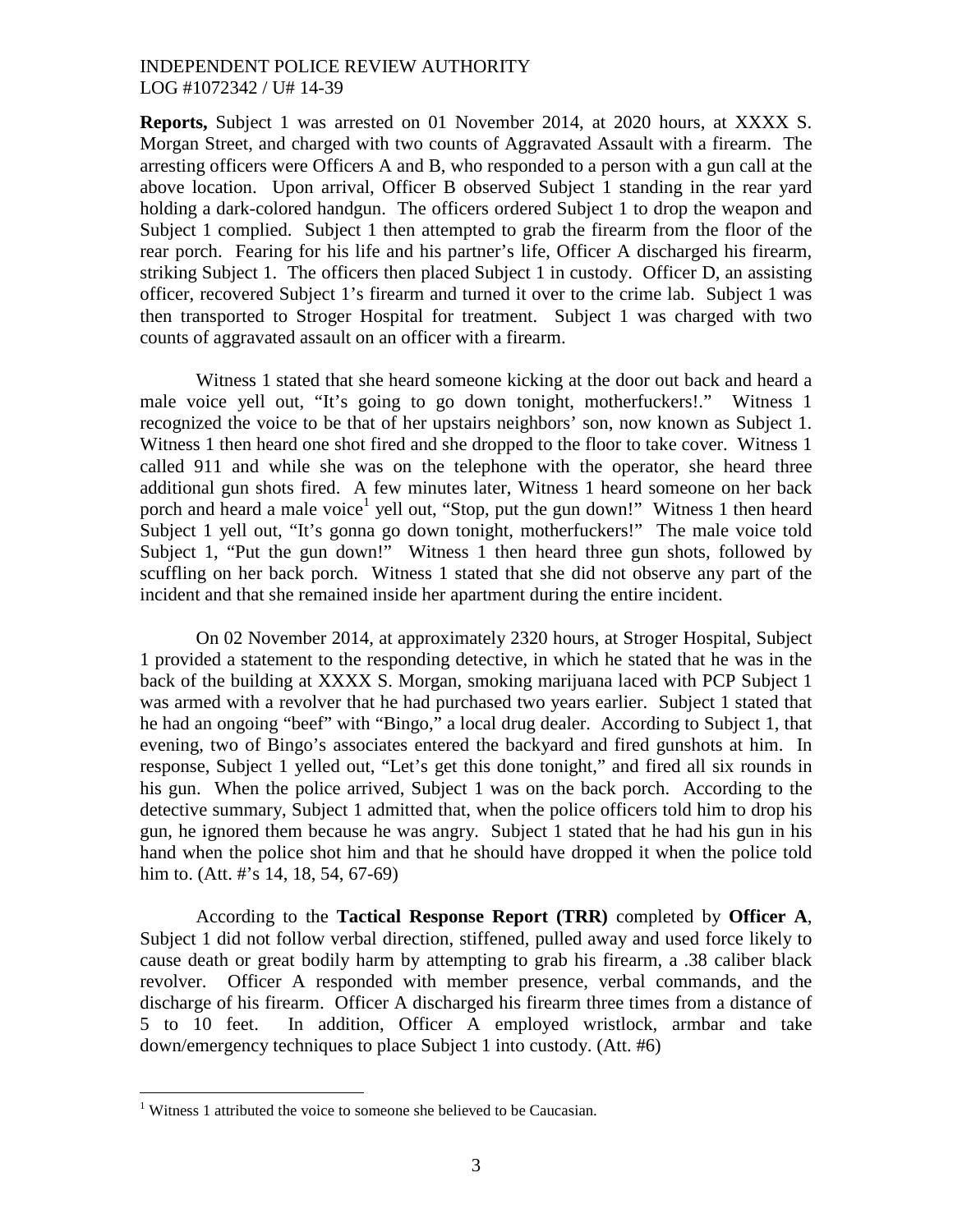According to the **Officer's Battery Report (OBR) of Officer A,** Officer A was in citizen's dress responding to a man with a gun, now known as Subject 1, on 01 November 2014, at approximately 2022 hours, in the residential porch/hallway of XXXX S. Morgan Street. Subject 1 pointed a weapon in the direction of Officer A. Officer A did not sustain any injuries. It was noted that Subject 1's actions were drug-related. (Att. #7)

According to the **Tactical Response Report (TRR)** completed by **Officer B**, Subject 1 did not follow verbal direction, stiffened, pulled away and used force likely to cause death or great bodily harm by attempting to grab his firearm, a .38 caliber black revolver. Officer B responded with member presence, verbal commands and take down/emergency handcuffing. Officer B did not discharge his firearm. (Att. #16)

According to the **Officer's Battery Report (OBR) of Officer B,** Officer B was in citizen's dress responding to a man with a gun, now known as Subject 1, on 01 November 2014, at approximately 2022 hours, in the residential porch/hallway of XXXX S. Morgan Street. Subject 1 pointed a weapon in the direction of Officer B. Officer B did not sustain any injuries. It was noted that Subject 1's actions were drug related. (Att. #17)

**Evidence Technician photographs** depict the shooting scene; three shell casings, and overall photographs of Officers A and B. A diagram of the shooting scene depicts the locations of the fired cartridge cases. (Att. #'s 48-52, 89)

The **OEMC and PCAD reports** were collected and made part of this case file. An analysis of the Chicago Police Department Event Queries and Transmissions shows that the following relevant 911 calls and dispatch transmissions were made:

> •On 01 Novembe[r](#page-3-0) 2014, at 20:14:46 hours, a 911 caller<sup>2</sup> reported shots fired. The conversation between the caller and the OEMC dispatcher was as follows:

| Dispatcher: | Chicago Emergency, Hendricks.                                                                                                                                                                                |
|-------------|--------------------------------------------------------------------------------------------------------------------------------------------------------------------------------------------------------------|
| Caller:     | Yes, I'd like to have the police to come out to<br>58, uh, 39 S. Morgan. There's somebody<br>banging on the back door and screaming and<br>yelling and kicking the back door, and I don't<br>know who it is. |
| Dispatcher: | OK. So this a house?                                                                                                                                                                                         |
| Caller:     | Yes.                                                                                                                                                                                                         |
| Dispatcher: | OK. Did you want to leave your name?                                                                                                                                                                         |

<span id="page-3-0"></span> $2$  Although the female caller did not identify herself during the telephone call, the CPD Event Query for Event # 1430515345 indicates that the call originated from telephone number XXX-XXX-XXXX. The investigation revealed that the above number belongs to the witness, Witness 1, who resides at the first floor apartment at XXXX S. Morgan St.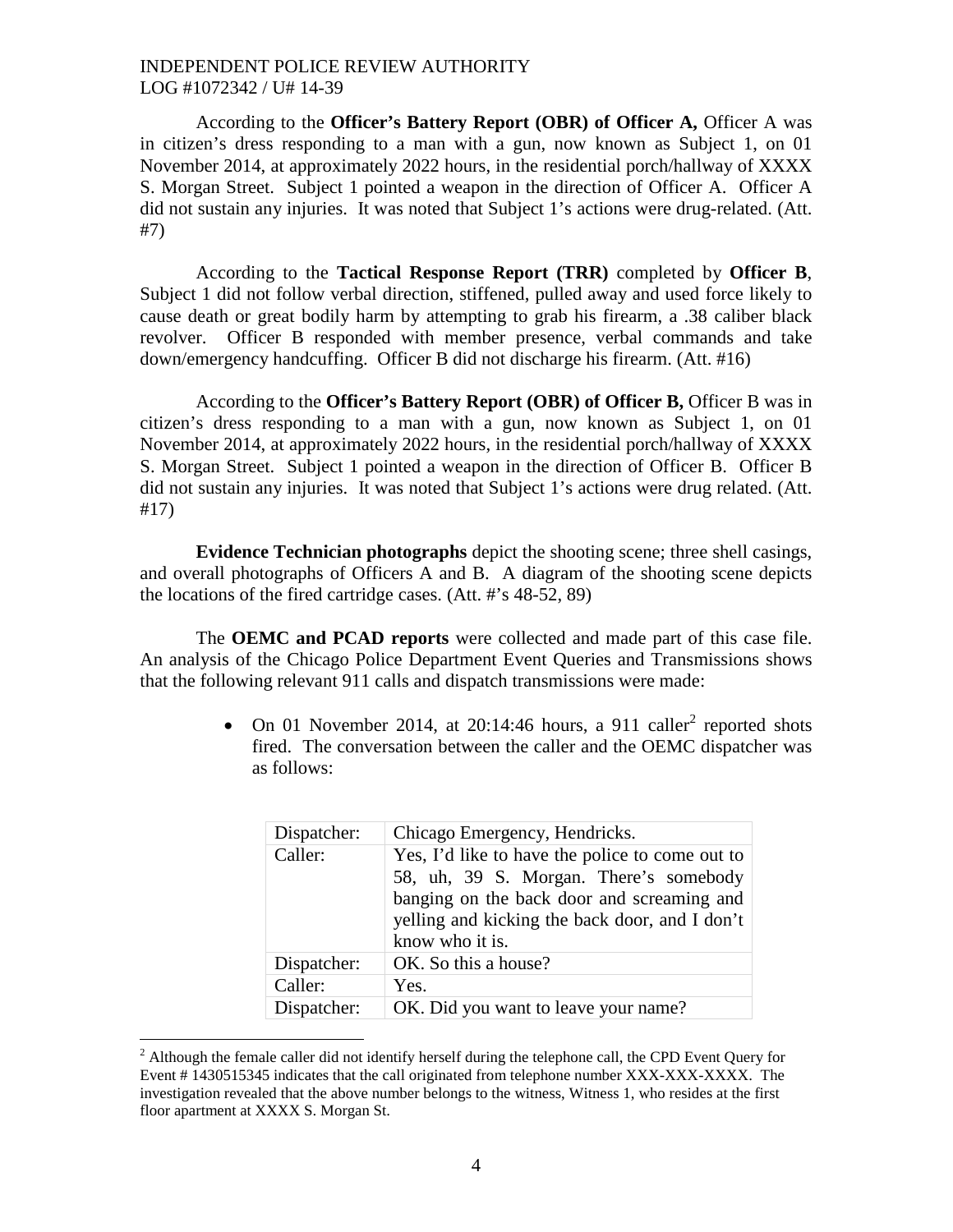| Caller:     | Actually, shots just went off.                                                  |
|-------------|---------------------------------------------------------------------------------|
| Dispatcher: | Oh, God. How many shots did you hear?                                           |
| Caller:     | Just two now. Three.                                                            |
| Dispatcher: | Is that person still banging?                                                   |
| Caller:     | Four.                                                                           |
| Dispatcher: | Is that person still knocking?                                                  |
| Caller:     | N <sub>O</sub>                                                                  |
| Dispatcher: | OK. We're going to go ahead and get the<br>police over there. Thank you, ma'am. |
| Caller:     | (inaudible)                                                                     |

- On 01 November 2014, at 20:14:23 hours, a second female caller, who identified herself as Civilian 2, requested the police at the above address about a male individual who's "acting crazy" and may be on some "PCP stuff." When the dispatcher asked her how she knew this individual, Civilian 2 responded that it was her son, and added that he had a gun and he was shooting it outside. Civilian 2 further stated that her son, Subject 1, was thirty two years old, had dreads and wore a gray jacket.
- On 01 November 2014, at 20:17:21 hours, the OEMC dispatcher informed units in the  $XXX<sup>th</sup>$  District of shots fired at  $XXXX$  S. Morgan. The dispatcher further informed units that the caller stated that a person was frantically pounding on the back door and that four shots were fired. The dispatcher added that, also at XXXX S. Morgan, a caller reported that the "son is high, outside with a gun." The dispatcher provided the information of the suspect as "Subject 1, 32 years of age, gray jacket." Beats XXXX and XXXX responded to the call.
- On 01 November 2014, at 20:20:19 hours, an unidentified officer reported over the air, "he's inside, squad, he had a gun in his hands, and (inaudible) walked upstairs."<sup>[3](#page-4-0)</sup>
- On 01 November 2014, at 20:20:38 hours, the same unidentified officer reported over the air, "we're in the back, we got him in the back."
- On 01 November 2014, at 20:20:42 hours, an unidentified officer shouted, "Shots fired!" An unknown female voice stated, "Shots fired at the police,

<span id="page-4-0"></span> $3$  The CPD Event Query for Event # 1430515345 indicates that Beat XXXX, assigned to Officers C and D, communicated this statement and the statement about shots fired; however, based on their statements to IPRA, Officers C and D were not in a position to observe Subject 1. As a result, the Reporting Investigator believes that the above statements were made by Beat XXXX, assigned to Officers A and B.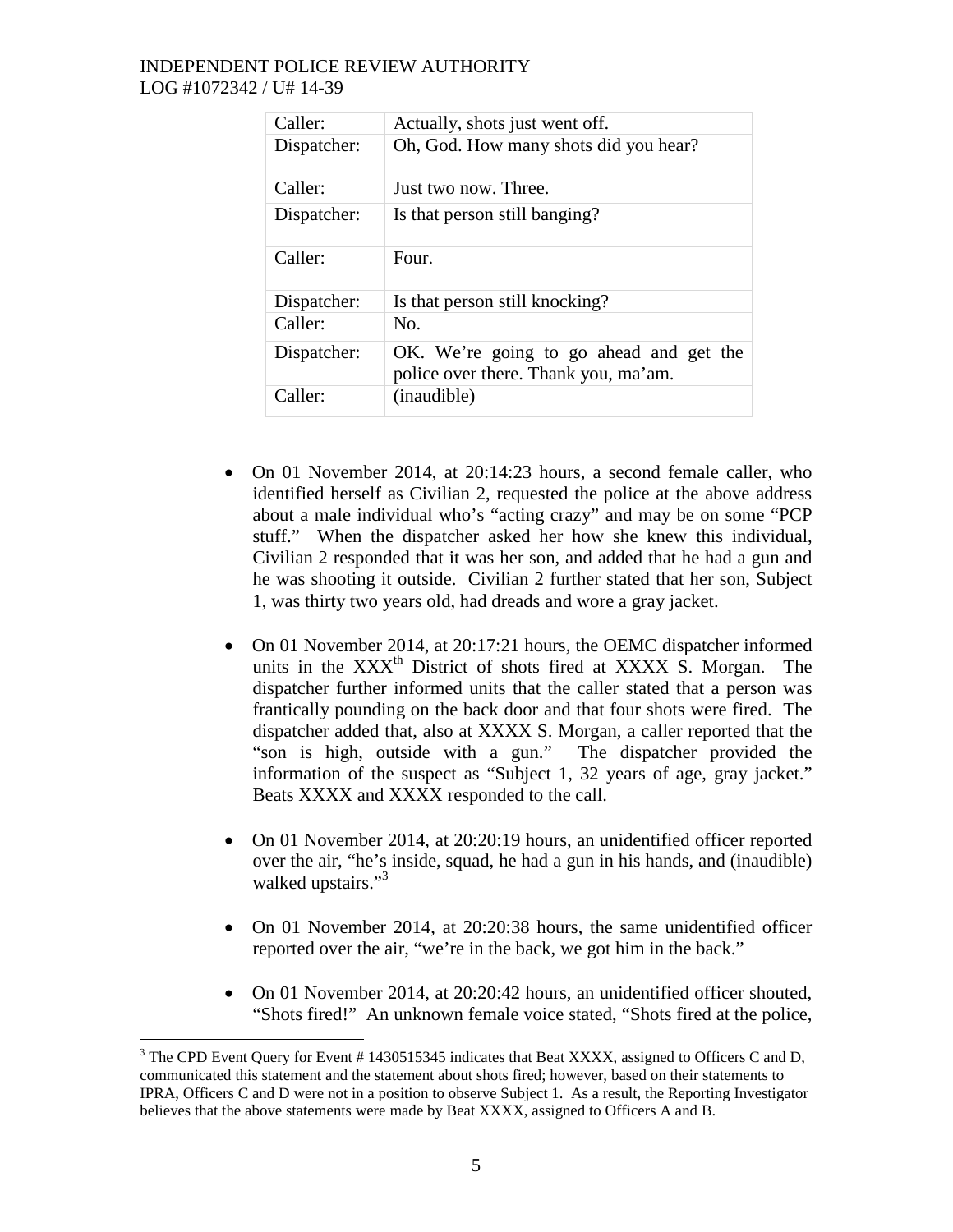shots fired!" When the dispatcher inquired whether shots were fired by or at the police, an unidentified male voice reported that the shots were fired at the police; the dispatcher then issued a 10-1 for the address.

- On 01 November 2014, at 20:21:14 hours, an unidentified officer stated, "We need officers at the back."
- On 01 November 2014, at 20:21;30 hours, an unidentified officer can be heard stating, "Put your hands up!" and thirty seconds later, an unidentified officer reported "shot over here, get the ambulance rolling." Other unidentified officers asked if the offender or the officer were shot and an unidentified officer responded that the "offender is shot, the officers are OK." Beat XXX later reported over the air the name, star number and beat number of Officer A as the involved officer. (Att. #'s 38, 56-63)

The **Chicago Fire Department Ambulance Report** documented that paramedics located a black male, now known as Subject 1, lying on the back porch at XXXX S. Morgan Street. It appeared that Subject 1 had suffered three gunshot wounds to his abdomen. The report indicated that Subject 1 was in Chicago Police custody with a strong "etoh"<sup>[4](#page-5-0)</sup> odor and with slurred speech. It was further noted that Subject 1 refused to answer any questions regarding himself, his past medical history, or events leading up to the incident. Subject 1 was transported to Stroger Hospital. (Att. #20)

**Medical Records** from **Stroger Hospital** documented that Subject 1 sustained three gunshot wounds to his right upper abdomen. During surgery, bullet fragments were found lodged inside Subject 1. Hospital staff indicated that Subject 1 appeared intoxicated with alcohol or drugs, and added that he was yelling, combative, and refused to provide any prior medical history and how he got shot. (Att. #72)

The **CPD Inventory List Report** documented that Subject 1's revolver and discharged cartridges from the revolver cylinder were recovered from Officer D. In addition, a pack of cigarillos containing four tin foil packets of brown substance, suspect PCP, was also recovered from Subject 1's clothing and inventoried, along with other items belonging to Subject 1. (Att. #'s 21-35)

**Illinois State Police Forensic Science Laboratory Reports** document the examination of the recovered ballistic evidence under Inventory numbers 13305503 and 13305607. Officer A's firearm was test fired and found to be in proper firing condition. Based upon analysis of ISP Reports and Forensic Reports, it was determined that Officer A fired three times. The shell casings and fired bullets were compared to Officer A's firearm and found to match his weapon.

Subject 1's firearm and six discharged cartridge cases, which were inventoried under Inventory number 13305496, were examined and revealed no latent impressions

<span id="page-5-0"></span><sup>&</sup>lt;sup>4</sup> "ETOH" is a medical term for alcohol. It is an acronym for ethyl alcohol.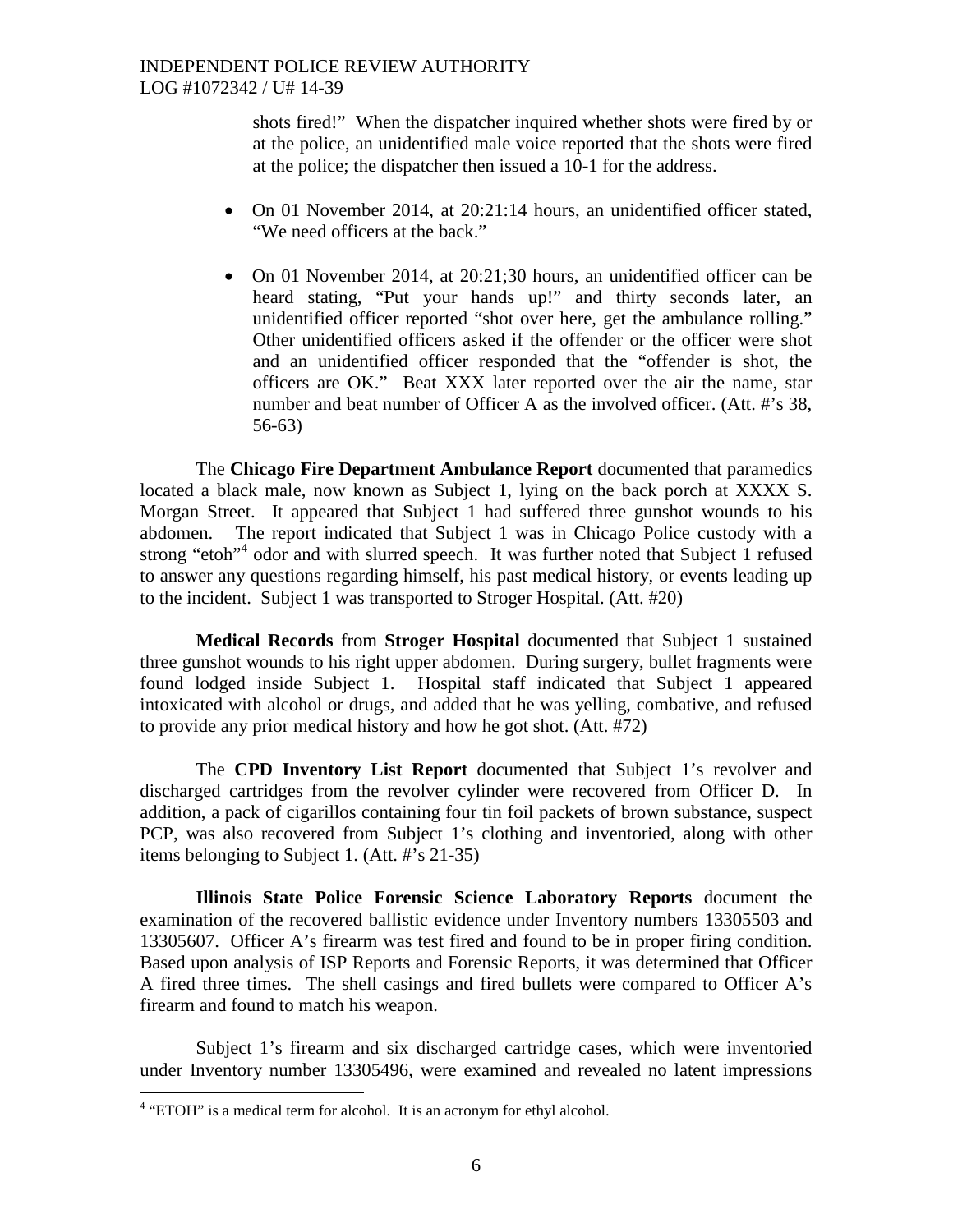suitable for comparison. The firearm was test fired and found to be operable. (Att. #'s 75-76, 90)

**Court Documents** for criminal case XXXXXXXXXXX indicate that on 04 May 2015, Subject 1 pled guilty to two felony counts of aggravated assault of a police officer with a weapon and sentenced to one year in prison. (Att. #78)

In a **statement to IPRA** on 02 November 2014, the **witness, Officer D,** stated that on 01 November 2014, he was assigned to the  $XXX<sup>th</sup>$  District Tactical Team, Beat XXXX, conducting regular patrol. Officer D was the passenger in an unmarked police vehicle driven by his partner, Officer C. Both officers were in civilian dress. Officer D stated that they received a radio call of a person with a gun at XXXX S. Morgan. Officer D acknowledged the call and the officers drove to that address. Upon arrival, they observed Officers A and B arriving in their vehicle. Officers A and B exited their vehicle and went toward the back of the building. Officer D stated he did not know why Officers A and B went to the back of the building. Officer D observed an older black male lean out of the second-floor window and yell that his son has a gun. Officer D then went over the air and stated that the subject, now known as Subject 1, was armed. Officer D walked through a vacant lot to the south of the building and heard either Officer A or Officer B state that Subject 1, had gone back inside the building. Officer D was only able to hear but not see Officer A or Officer B due to the lack of artificial lighting in the back yard. Officer D stated that he thought that Subject 1 would run out of the front of the building and ran back to the front sidewalk in order to intercept Subject 1. Officer D observed Officer C draw his firearm and, as a result, Officer D drew his firearm for the first time. Officer D stated that he believed that Officer C heard somebody coming out through the north gangway of the building. When nobody appeared, Officer D again walked through the vacant lot, heading to the back of the building. Officer D then heard three or four shots fired. Officer D jumped over the fence between the two properties and ran to the back doorway. He then observed Officer A attempting to handcuff Subject 1, who was lying face down on the floor on the first landing. Officer D asked Officer A and Officer B, who was on the staircase leading to the second floor, if they were all right and they replied "yes." Officer D then holstered his firearm. Officer D observed a firearm approximately two to three feet away from Subject 1. Because Subject 1 was resisting, Officer D picked up the firearm and held on to it. Officer C arrived to the back and proceeded to assist Officer A and Officer B, who had come down the stairs, in handcuffing Subject 1. Officer D observed blood on the floor but did not observe Subject 1's injuries; he then went over the radio and requested an ambulance. Officer D stated that he also observed a white shirt on the floor next to Subject 1; Officer D believed that it belonged to Subject 1 because Subject 1 was not wearing a shirt. (Att. # 46, 65)

In a **statement to IPRA** on 02 November 2014, the **witness, Officer C**, stated that he was the driver of an unmarked police vehicle as a member of a Tactical Team. His partner was Officer D and both officers were in civilian dress. Officer C stated that he heard a call over the radio about a person with a gun at XXXX S. Morgan. Officer C also heard over the radio that a father had called about his son who was in the rear of the residence and had a gun. When he arrived, Officer C observed Officers A and B drive up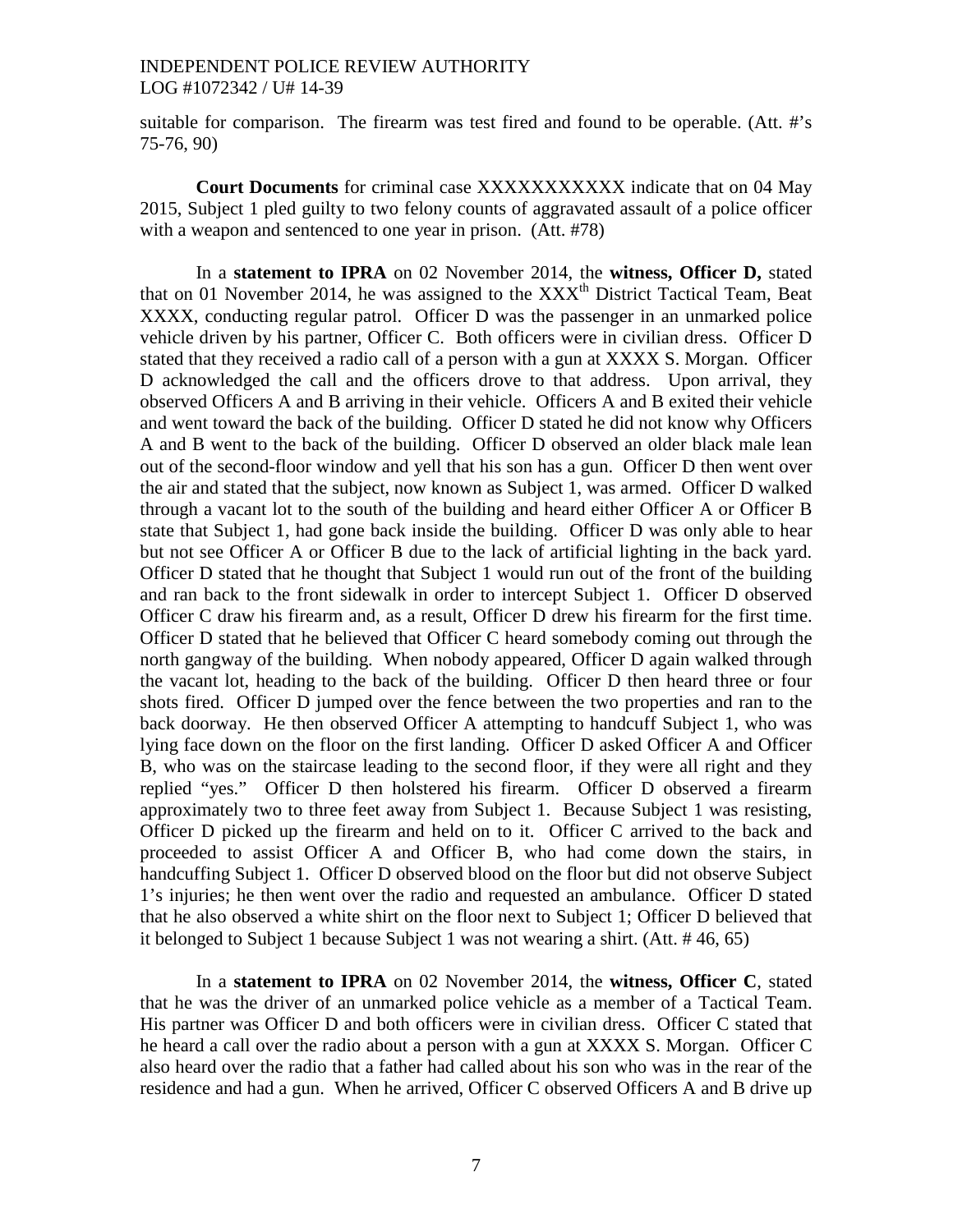at about the same time, exit their vehicle and run eastbound to the back of the building. Officer C did not recall if the two officers ran through the alley or the vacant lot next to the building. As Officers C and D stood in front of the building, a black male leaned out of the second floor window and yelled out at the officers that his son was in the back of the building and that he had a gun. Officer C then removed his firearm from its holster and held it in his right hand; Officer D went over the radio and advised all responding units that there is a man with a gun. Officer C suggested to his partner that they remain on the front sidewalk. Officer C stated that in order to maintain a visual with the front door and the south side of the building, in case something was thrown out from the side of the building, he walked southbound on the sidewalk, reached the alley and headed eastbound. Officer C then heard yelling and three to four shots fired. Officer C described the shots as fired in rapid succession. Officer C did not remember what was being yelled, and did not recognize the voice but identified it as a male voice. Officer C ran to the east alley of Morgan, turned north, reached the building at XXXX S. Morgan and entered the rear door of the enclosed porch. Officer C first observed a blue steel revolver with a brown handle lying on the first floor landing at the top of the staircase. Officer C then observed a black male, now known as Subject 1, "hunched over" against a wall and saw blood on the floor. Officer A was holding one of Subject 1's arms and was trying to put the arm behind Subject 1's back. Officer C stated that Subject 1 was flailing his arm and Officer A was struggling to place his handcuffs on Subject 1's hand. Officer C ran up the stairs and placed one handcuff on Subject 1's arm. Officer C stated that Subject 1 was repeating, "I'm shot six times." Officer B then appeared and positioned himself between Officers A and C and together they were able to place two sets of handcuffs on Subject 1's hands. Officer C did not recall where Officer B came from. Once the officers placed handcuffs on Subject 1, Officer C turned around to make sure the gun was still on the floor. Officer C discovered that the gun was no longer there and found out that Officer D had arrived, had picked up the firearm, and had called for an ambulance. Officer C later learned that Officer A was the individual who had discharged his firearm. When Officer C was asked whether he gave any verbal commands to Subject 1, Officer C replied that he stated, "Put your hands behind your back." (Att. #'s 47, 64)

In a **statement to IPRA** on 02 November 2014, the **witness, Officer B**, stated that he was assigned to Beat XXXX as a member of a Tactical Team on patrol in the  $XXX<sup>th</sup>$  District. Officer B was the passenger in an unmarked police vehicle driven by his partner, Officer A. The officers received a call over the radio of a person with a gun at XXXX S. Morgan Street. Officer B communicated over the air that he and Officer A were responding to the location. When they arrived, Officer A stopped their vehicle just south of the above location, in front of a vacant lot. Officer B exited the vehicle and heard a male voice yelling from the rear of the above location. Officer B did not recall whether the male individual was saying any words. Officer B ran eastbound through the vacant lot to take cover behind an empty metal shipping container. On his way to the container, Officer B observed a black male in the back yard of XXXX S. Morgan. The black male, now known as Subject 1, was facing the building and yelling; Officer B stated that he did not hear what Subject 1 was yelling. Officer B stated that there was artificial lighting coming from the windows of the enclosed rear porch and he observed Subject 1 holding a gun in his hand. Officer B did not recall in which hand Subject 1 was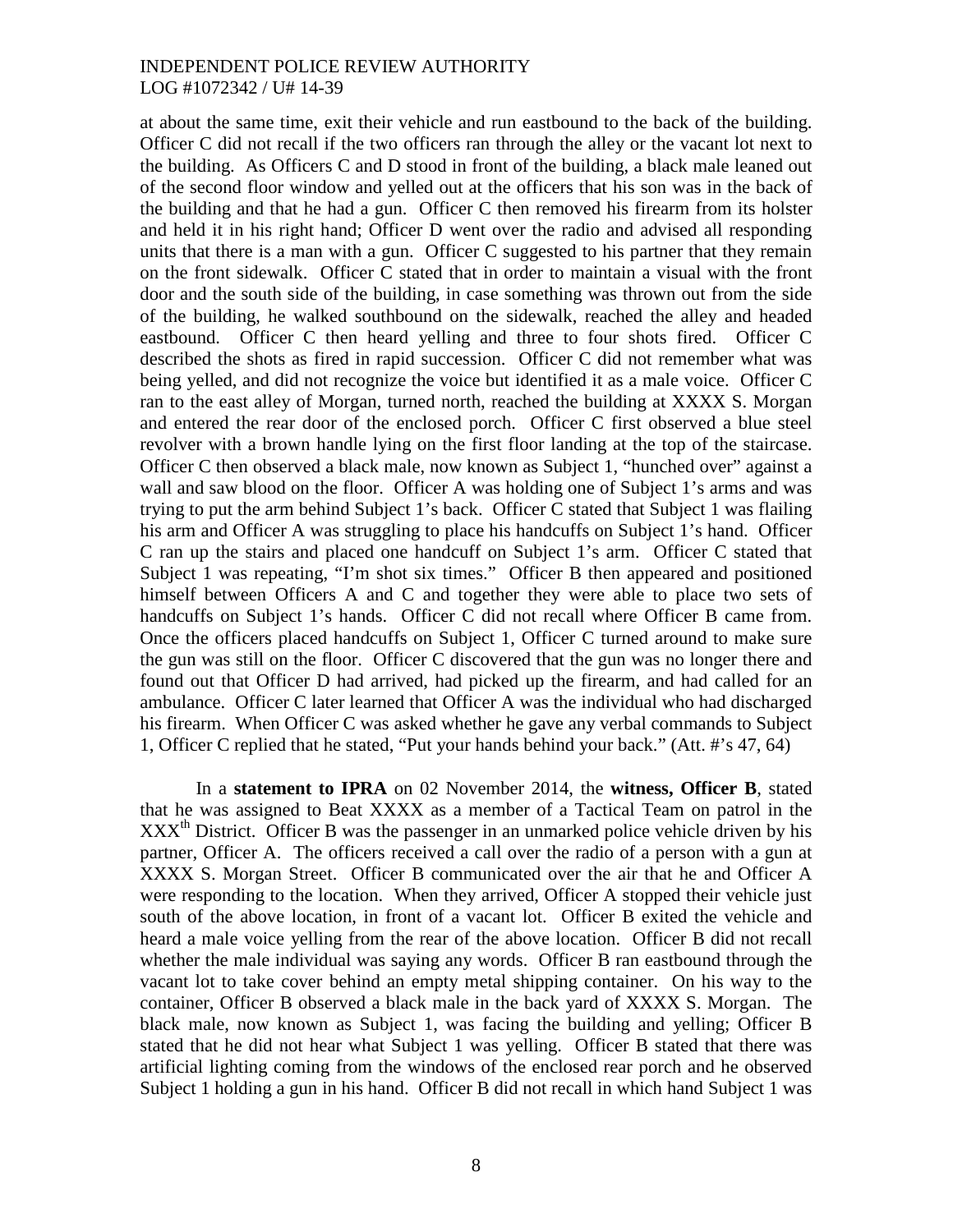holding the gun. Officer B described the gun as a black revolver. When Officer B reached the metal container, he was joined by Officer A and they decided not to jump the fence directly into the back yard where Subject 1 was located. Instead, the two officers proceeded eastbound and jumped a fence into the east alley of Morgan. As they were jumping the fence, Officer B heard the back door to the enclosed back porch slam shut. The officers observed an open gate to the property of XXXX S. Morgan and Officer B ran toward a big tree in the back yard and took cover behind it. Officer B heard screaming from two different people inside the enclosed porch and he and Officer A ran to the building. Officer A then kicked in the door and both officers looked inside the enclosed porch. Officer B observed Subject 1's legs through the stairs as Subject 1 was descending from the second floor to the first floor landing. Subject 1 had a white rag or shirt over one of his hands; Officer B did not recall which hand. Subject 1 appeared to be muttering something, but Officer B could not understand what Subject 1 was saying. When Subject 1 reached the first floor landing, he turned to his left and faced the officers, who were at the bottom of the staircase by the rear door of the enclosed porch. Officer B observed the pistol in the hand with the white rag or shirt and immediately yelled at Subject 1 to "drop the pistol." Subject 1 dropped the white rag or shirt from his hand and immediately placed the firearm on the floor between his feet. Officer B ordered Subject 1 to turn around. Subject 1 did not comply and instead began rocking his body back and forth and looking at the pistol, then at the officers, then back at the pistol. Officer B stated:

#### Page 24, Line 26

A: He [Subject 1] makes a motion down like he's goin' to retrieve this pistol. And at that time my partner fired three to four rounds.

Page 29, Line 20

Q: Was he able to, when he was bending over to, to what it looked like was he tryin' to, did it look like he was tryin' to pick up the gun again or?

- A: Absolutely.
- Q: When he motioned down?
- A: Yes.

Officer B stated that he did not discharge his firearm because Officer A was almost in front of him. Officer B estimated that less than one minute elapsed between the time that Officer B gave verbal commands to Subject 1 to turn around to the time that Officer A discharged his firearm. Subject 1 took a few steps backward to the wall and the officers ascended the stairs. Officer A grabbed Subject 1's left arm and Officer B was about to grab the right arm. Officer B then heard screaming from the second floor and ran up the staircase to the second floor where he observed the residents coming out of their apartment. Officer B told them to stay inside and went back downstairs. Officer B then reholstered his firearm and assisted Officer A and Officer C, who had by now arrived at the scene, to place handcuffs on Subject 1. Officer B described Subject 1 as "resisting" by not placing his arms behind his back; according to Officer B, the officers used two sets of handcuffs to place Subject 1 in custody. Officer B observed blood around Subject 1's chest area and on the floor. Officer B stated that Officer D picked up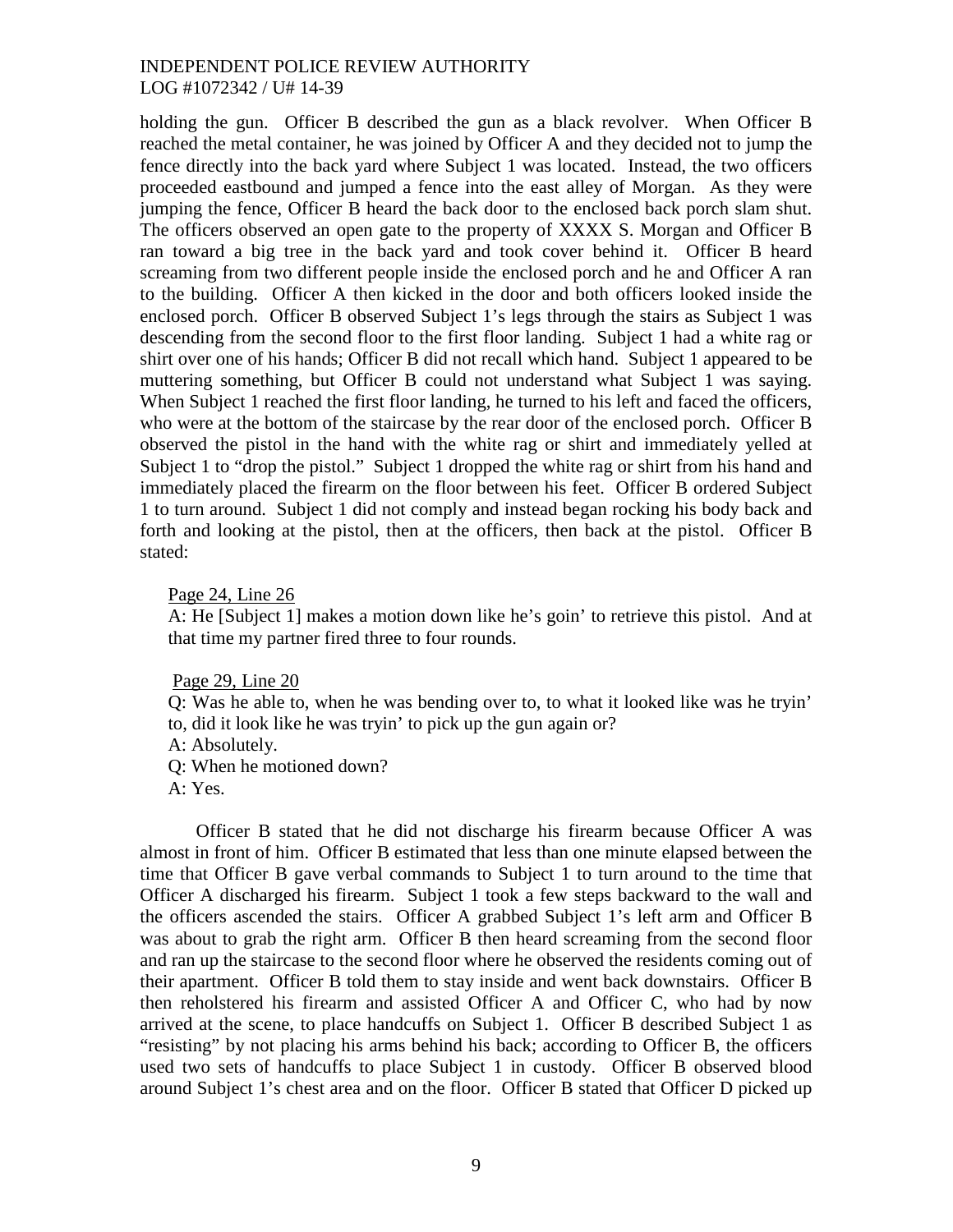Subject 1's firearm and held onto it. Officer B then exited the porch area and waited for the ambulance and supervisors to arrive. (Att. #'s 45, 66)

In a **statement to IPRA** on 03 November 2014, **the involved officer, Officer A**, stated that he was assigned to Beat XXXX and was on routine patrol with his partner, Officer B. The officers were dressed in civilian clothes and driving an unmarked Chevrolet. The officers received a radio call regarding a man with a gun at XXXX S. Morgan Street when they were approximately two blocks west of that location. Officer A drove to XXXX S. Morgan Street and, upon arrival, observed another tactical unit in a second unmarked vehicle also stopping at that location. Officers A and B exited their vehicle and heard an unknown male yelling in "some sort of distressed voice" from the rear of the building. Officer A stated that he could not tell if the yelling was "out of anger or fear." Officers A and B proceeded eastbound through a vacant lot that was adjacent to the building. Officer B observed an individual and told Officer A that the individual had a gun. Officer A did not observe the individual at this time. The two officers jumped over a fence and entered the property of XXXX S. Morgan through an open gate. Officer B took cover behind a tree and Officer A ran to the building where he took cover against the wall. Officer A heard more yelling coming from inside the building and heard a voice state, "he's gotta gun, he gotta gun." Officer A could not tell if it was a male or female voice. Officer A then kicked the door open, looked inside and observed a staircase to his left leading to the first floor landing and another staircase leading to the second floor. Officer A remained mostly outside the door in order to maintain cover. Officer B ran from the tree and entered the building and stood to the right of Officer A. The two officers then observed the offender, now known as Subject 1, coming down the staircase from the second floor. Subject 1 turned and faced the officers, and Officer B began repeatedly yelling at him to "drop the gun." Officer A observed credit cards or identification cards in Subject 1's right hand. Subject 1 then bent forward slowly and Officer A observed a black revolver in Subject 1's left hand. Subject 1 turned the revolver's muzzle toward his right and placed on the floor between his feet. Subject 1 then stood upright and Officer B began yelling for Subject 1 to turn around. Officer A explained that his partner's commands to Subject 1 were appropriate because the officers wanted him to face away from the threat, as opposed to ordering him to get down or come down the stairs. According to Officer A, Officer B repeated very loudly the command to turn around between six to ten times. Officer A stated that Subject 1 was mumbling something incoherently and described him as "very stocky" and shirtless. Officer A continued to point his firearm at Subject 1, as Officer B kept yelling for Subject 1 to turn around. Subject 1 began to rock his upper body back and forth while his feet stood still. Officer A observed that Subject 1's eyes were glazed over in a manner that the officer interpreted that Subject 1 may have been intoxicated or high on "some sorta drug." Subject 1 began to stare at the officers, then at the revolver on the floor, and again back at the officers. Officer A stated:

## Page 20, Line 21

A: Um he did that three or four times, looked down and then looked back at us. Um it seemed to me that the manner in which he was lookin' down and looking at us was as if he was makin' some sort of a decision. And then my partner was still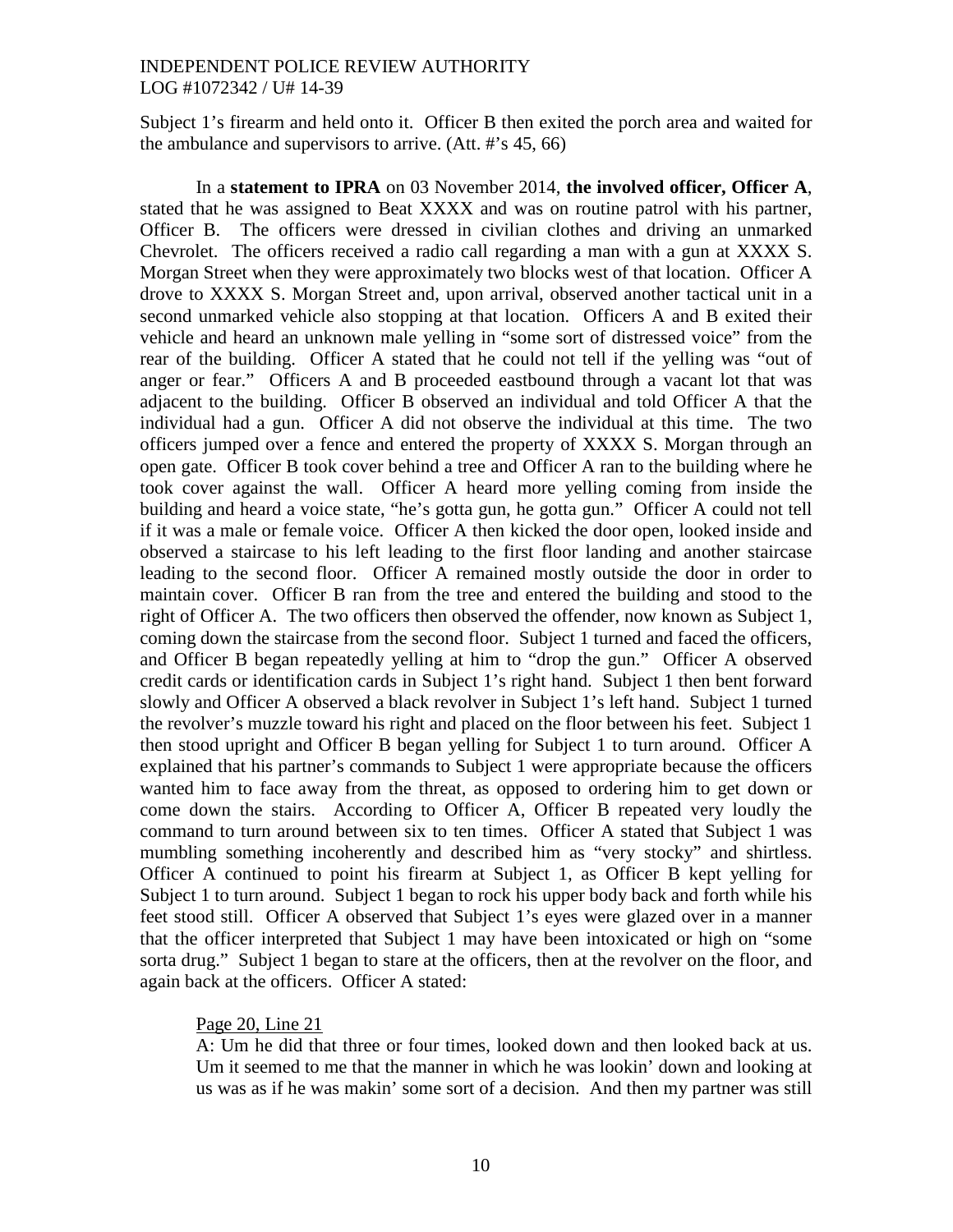yelling "turn around, turn around." He never once seemed that he was gonna obey that command. He bent forward perhaps got to maybe a 45 degree angle at his upper body and then I don't remember which arm but he reached down toward the gun to grab it and then I opened fire. I fired three times, three, four times.

Page 22, Line 10

Q: About how much time between the time that he put it down till the time that he went to reach for it was there?

A: I would say closer to 10 seconds. Possibly between 10 and 15 seconds.

Officer A described his discharge as "rapid fire" and stated that Subject 1 was between five to ten feet away from him. Officer A stopped firing when he observed blood come out of Subject 1's abdomen and Subject 1 stumbled backwards to the wall of the building. The officer then communicated over his radio that shots had been fired by the police. Officer A walked up the stairs and picked up the revolver, because he wanted to keep control of that weapon since Subject 1 was still on his feet. Officer A decided that Subject 1 was incapacitated enough to the point where the officer could attempt to affect the arrest. As a result, Officer A placed the revolver back down on the landing, grabbed Subject 1's left arm and tried to place it behind his back. Officer A then instructed his partner to "clear upstairs" because Subject 1 had come downstairs from the second floor. Officer B went upstairs while Officer A struggled to place Subject 1's arm behind his back. Officer C arrived and began to struggle with Subject 1's right arm. Officer B came back downstairs, and the three officers used two pairs of handcuffs to detain Subject 1 and then placed him on his chest. Officer C asked, "Where's the gun?" and Officer D replied that he had recovered the revolver. Officer A observed Officer D holding the revolver in a white cloth. Officer A then exited the building and remained in the yard as additional units responded and the scene was secured. Finally, Officer A stated:

Page 31, Line 21

Q: At the time that you discharge your weapon did you have any other available options when it came to stopping the threat to you or your partner? A: No.

Q: And why do say no?

A: Because he was goin' for a gun which led me to believe that this, that the offender I was in fear for my life and my partner's life. (Att. #'s 9, 55)

## **CONCLUSION**

As outlined by the Chicago Police Department Use of Force of Model; the Illinois State statute; and the Chicago Police Department's General Order 03-02-03, Section III: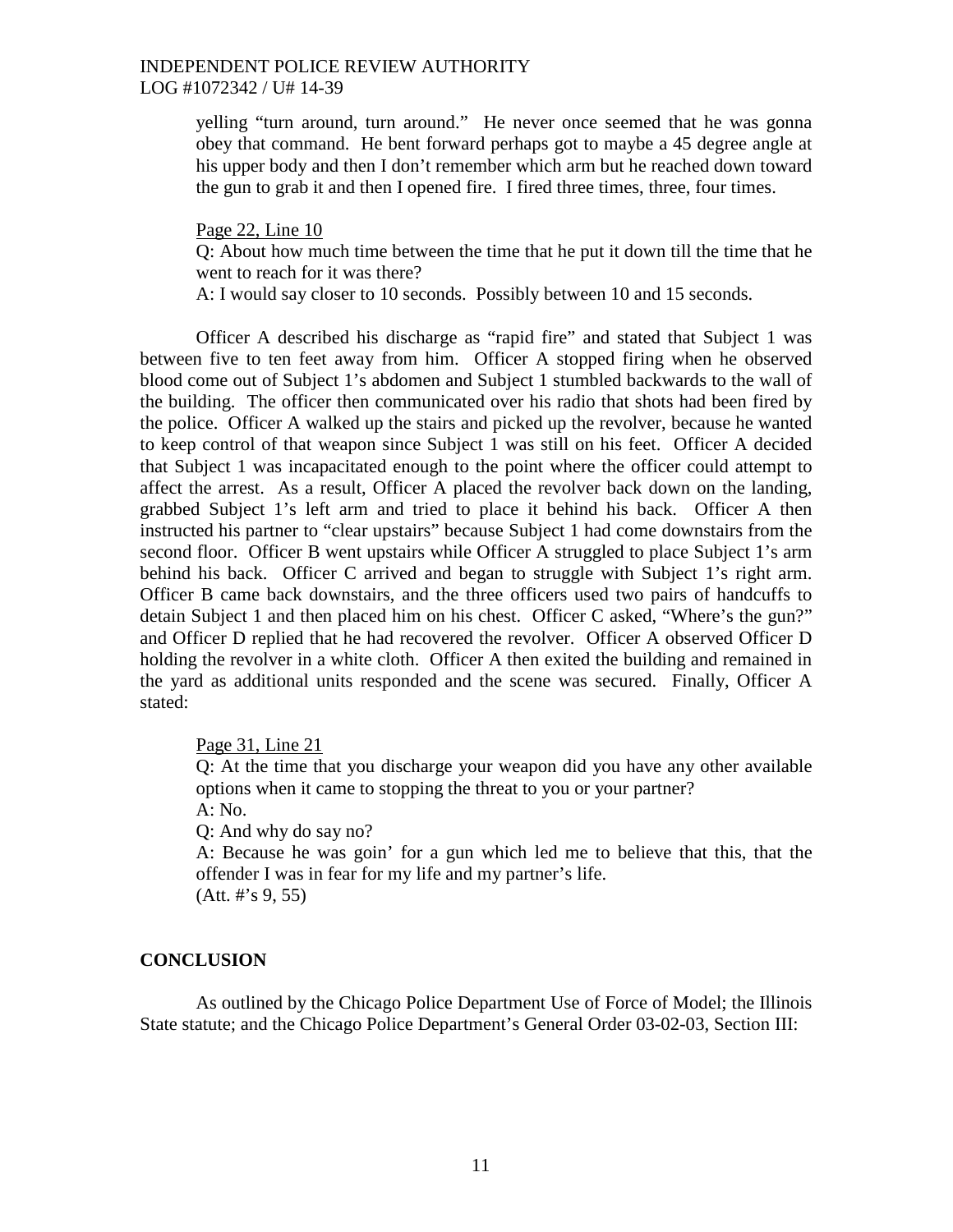- A. a sworn member is justified in using force likely to cause death or great bodily harm only when he or she reasonably believes that such force is necessary:
	- 1. to prevent death or great bodily harm to the sworn member or to another person, or:
	- 2. to prevent an arrest from being defeated by resistance or escape and the sworn member reasonably believes that the person to be arrested:
		- a. has committed or has attempted to commit a forcible felony which involves the infliction, threatened infliction, or threatened use of physical force likely to cause death or great bodily harm or;
		- b. is attempting to escape by use of a deadly weapon or;
		- c. otherwise indicates that he or she will endanger human life or inflict great bodily harm unless arrested without delay.

Based on the totality of circumstances, Officer A was reasonable in his belief that Subject 1 represented a threat of death or bodily harm to himself and his partner. Therefore, Officer A's use of deadly force against Subject 1 was within Chicago Police Department policy.

The events leading up to the shooting illustrate that Subject 1 was acting erratically, which may have been the result of narcotics intoxication. At 20:14:46 hours, Witness 1 called 911 to report a disturbance and, while on the telephone with the 911 operator, noted that she just heard four shots fired outside. Civilian 2, Offender/Victim Subject 1's mother, also called 911. During her call, which was made at 20:14:23 hours, Civilian 2 stated that her son was high on PCP and was shooting his gun. Subject 1, in his statement to the detectives, admitted that he had been smoking marijuana laced with PCP in the back of his parents' building. This prior erratic behavior by Subject 1 is consistent with that observed by the officers, lending credibility to their descriptions of his lack of cooperation. Having been apprised of the information provided by the 911 callers, the responding officers, including Officer A, were aware that Subject 1 represented a potential serious threat because: (1) he was armed, and (2) he was intoxicated on a narcotic that is generally known to produce erratic behavior.<sup>[5](#page-11-0)</sup>

According to Officer A and B, when they encountered Subject 1 in the stairwell, he was acting strangely: he began rocking his upper body and looking back and forth between the gun and the officers. According to Officer A, Subject 1 was also visibly intoxicated, which also made it reasonable to believe that Subject 1 might act erratically, and therefore, represent a threat. The fact that a brown substance that appeared to

<span id="page-11-0"></span><sup>5</sup> https://www.drugs.com/illicit/pcp.html